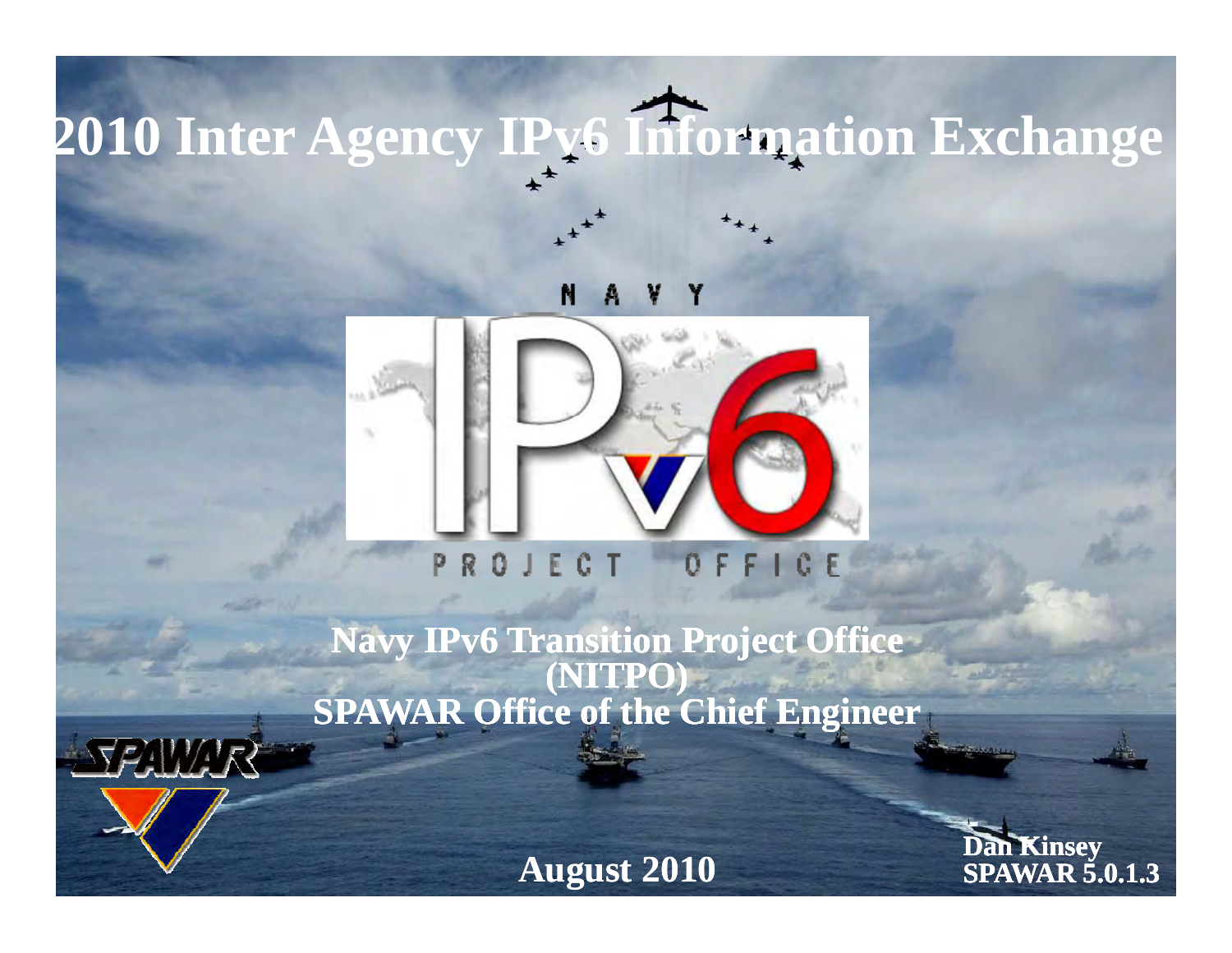





# • **Background:**

SPAWAR designated Navy technical lead for IPv6 transition\* to:

- ¾ Coordinate transition across Navy SYSCOMs / PEOs
- ≻ Stand up & lead Navy IPv6 Transition Project Office (NITPO)
- $\triangleright$  Coordinate with other services & technical authorities on IPv6
- ¾ Support Navy representation to DoD level IPv6 IPTs
- $\triangleright$  Facilitate Navy process for IPv6 capability standards

# • **Overview**

- Create & maintain Navy IPv6 Guidance Documents
	- ¾ Transition Plan / Technical Transition Strategy / Navy Addressing Plan
- Coordinate Navy IPv6 Policy, status, engineering guidance & T&E Reports
- Provide engineering support & representation to DoD Integrated Product Teams

#### & Working Groups

- $\triangleright$  Communicate with DoD & other services
- Identify risk areas to be mitigated through testing
	- $\triangleright$  Promote pilots & testing
- Support Navy Programs with IPv6 transition guidance
	- $\triangleright$  Track Navy systems & networks thru IPv6 transition
		- o Key Programs / Others transition within refresh cycles / Tracking Industry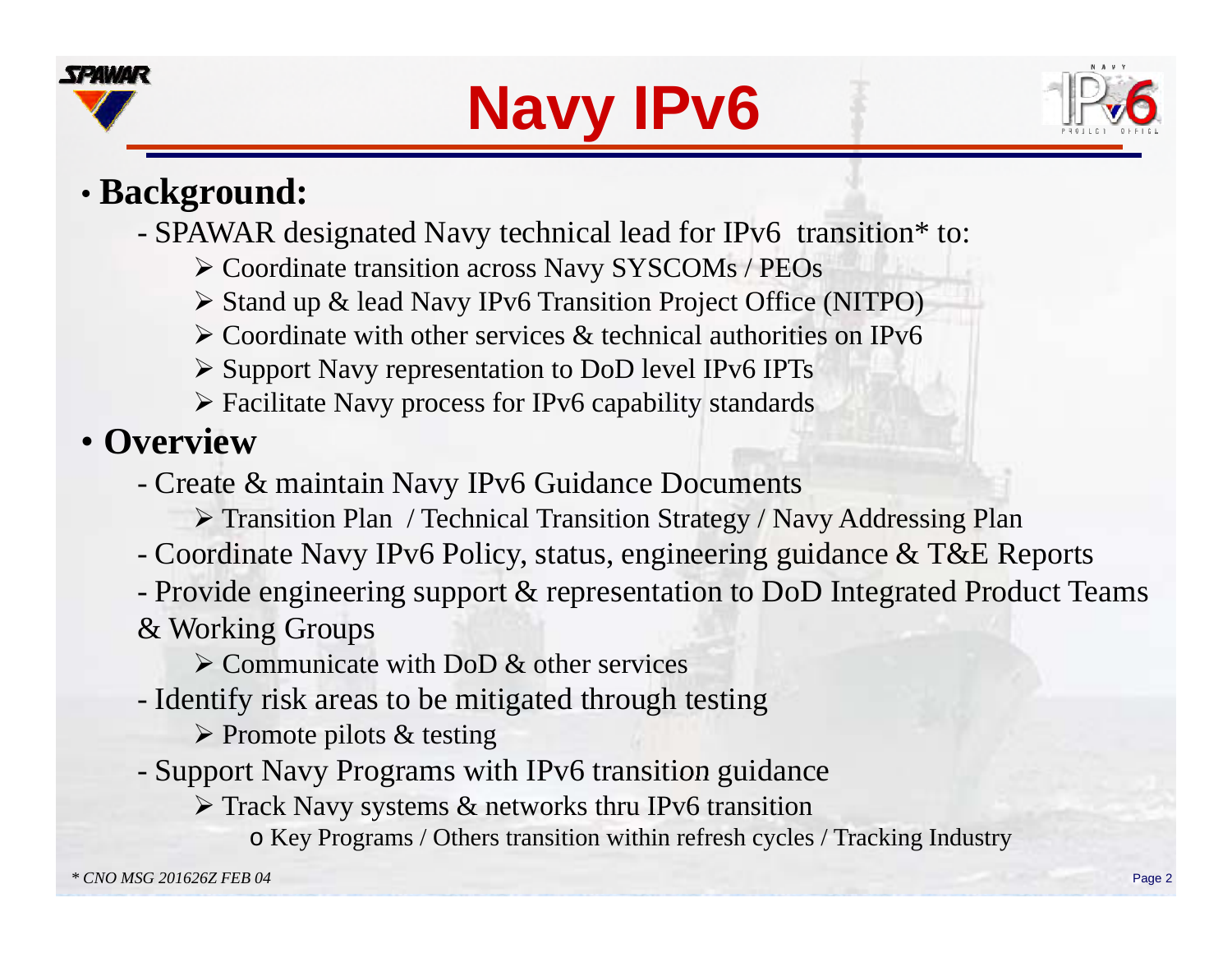





## • **NITPO Initiatives**

- -Stood up Navy IPv6 Transition Project Office in 2004
- -Established the Navy IPv6 Steering Group (NISG)
- - Drafted Navy IPv6 Transition Plan Ver. 1.2  $\triangleright$  Next version due end of FY10
- - Drafted Navy IPv6 Technical Transition Strategy V1.0
	- $\triangleright$  Next Version due end of CY2010
- - Supporting JCS Criteria Testing
	- $\triangleright$  Final test reports due end of FY10
- IPv6 T&E Efforts
	- ¾ Multicast, OSPFv3 Family, white papers, etc.
	- ¾Developed IPv6 Lab
	- ¾Support JCS Criteria Testing (Criteria 4 & 10)
- -Navy IPv6 Education & Communication
- - Drafting Navy IPv6 Addressing Plan ¾ Follow DoD guidance
- Coordinate IPv6 Transition efforts with other Services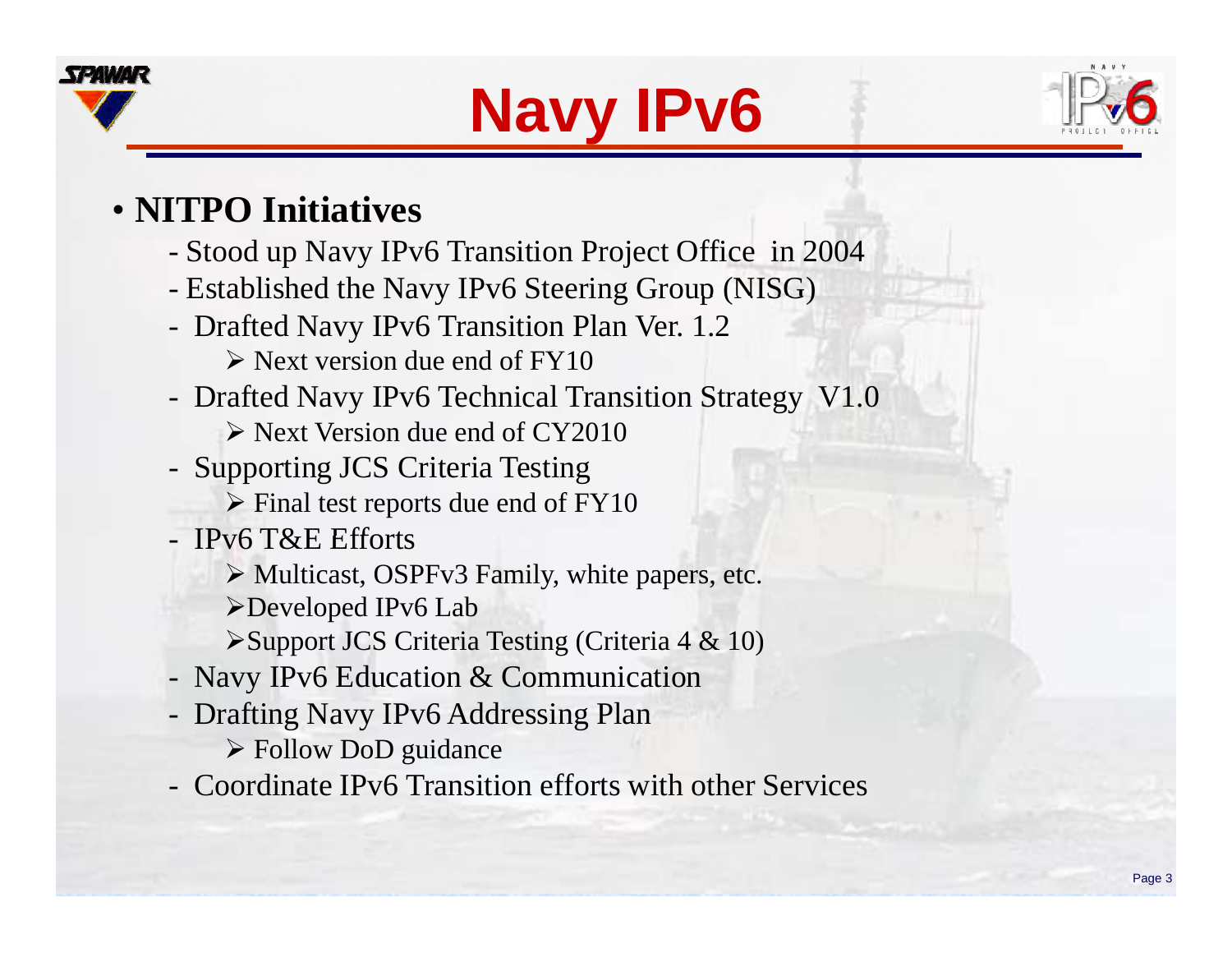





#### •**Issues**

- Immaturity of certifying criteria & controls for IPv6 capable IA devices & IAenabled systems

- Immaturity of operating systems, firewalls, IDSs/IPSs, packet-shapers, INEs , etc.

- -Interoperability
- -Policy & guidance
- -Inadequate list of approved vendors / products
- -Resourcing shortfalls for transition & risk mitigation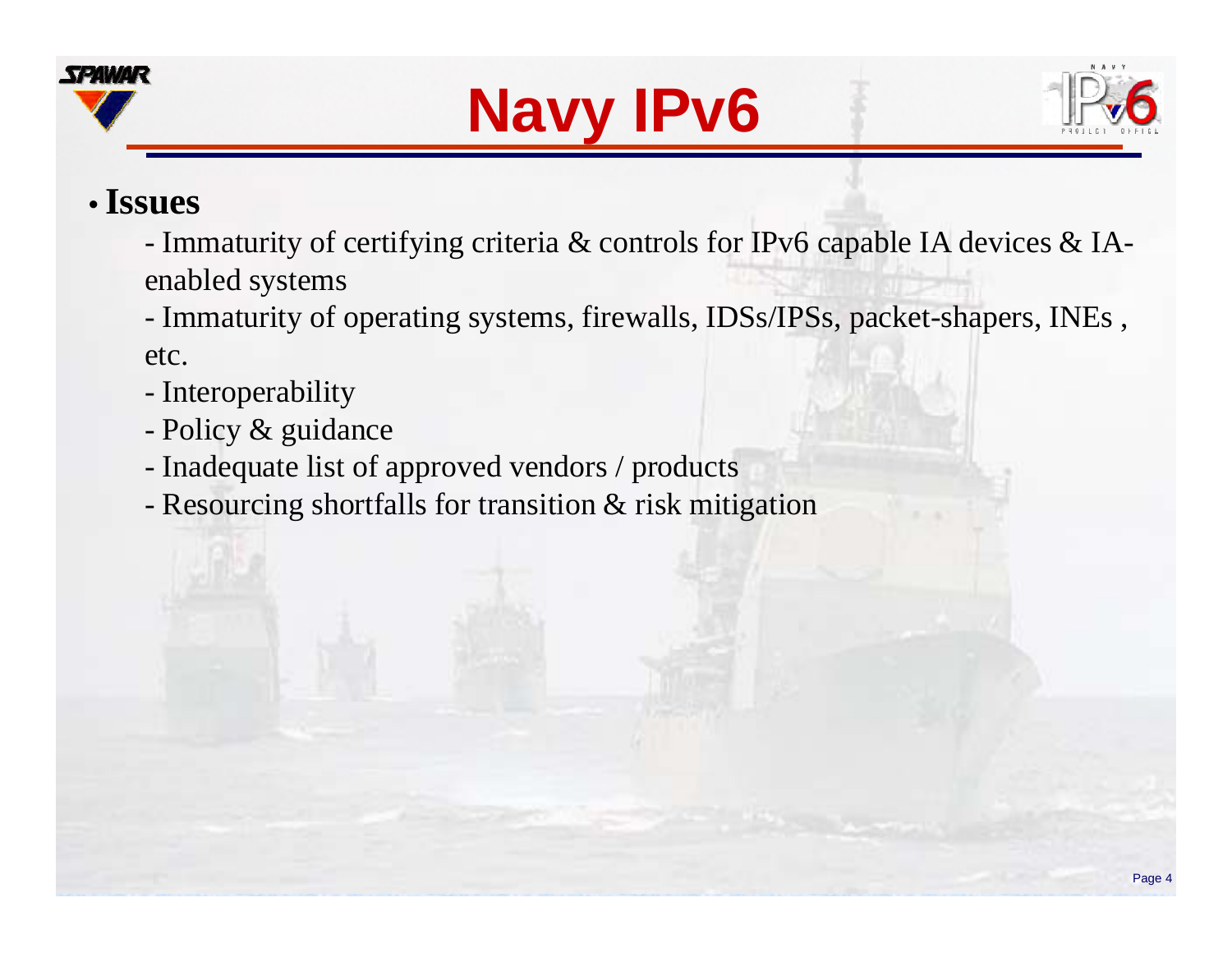